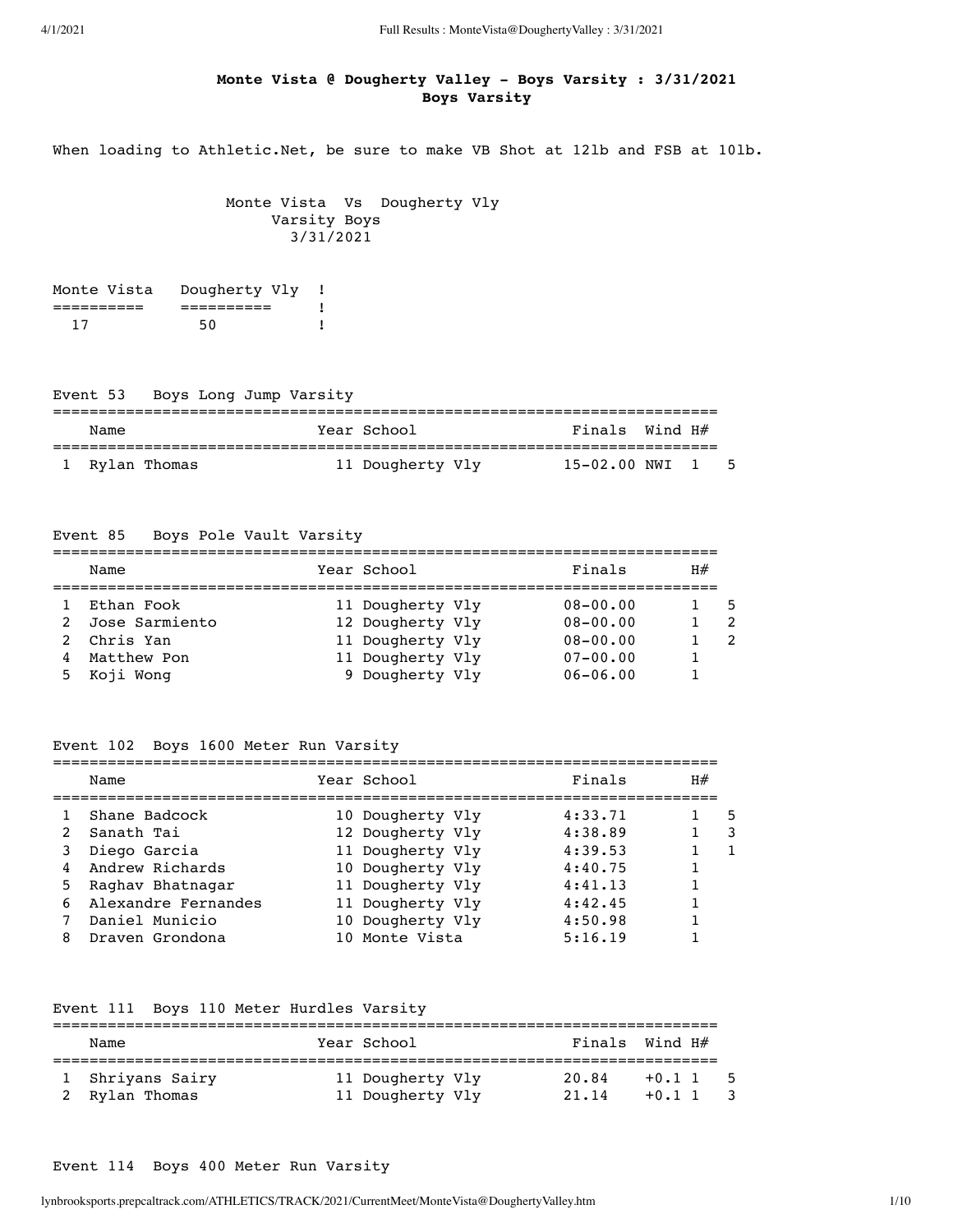|    | Name                        | Year School      | Finals | H# |  |
|----|-----------------------------|------------------|--------|----|--|
|    | Philip Mathews              | 12 Dougherty Vly | 53.76  |    |  |
|    | 2 Sarvaqya Aryan Srivastava | Dougherty Vly    | 54.23  |    |  |
|    | 3 Jackson Colla             | 11 Dougherty Vly | 54.26  |    |  |
|    | 4 Rohan Posanipally         | 11 Dougherty Vly | 54.29  |    |  |
| 5. | Sanyu Kumaran               | 12 Dougherty Vly | 54.70  |    |  |

# Event 120 Boys 400 Meter Run Varsity

|      |      |                  | ___         |
|------|------|------------------|-------------|
| Name | Year | 77 A D<br>ກລ<br> | $- -$<br>日开 |
|      |      |                  |             |

|   | 1 Rishi Seri         | 12 Dougherty Vly | 57.50   |                |
|---|----------------------|------------------|---------|----------------|
|   | 2 Vajraang Padisetti | 10 Dougherty Vly | 58.79   | $\overline{2}$ |
|   | 3 Wyatt Sattley      | 10 Dougherty Vly | 59.58   | $\overline{2}$ |
|   | 4 Shashank Bypan     | 10 Dougherty Vly | 59.93   | $\overline{2}$ |
|   | 5 Siddhanth Nayak    | 10 Dougherty Vly | 1:00.27 | $\mathcal{L}$  |
|   | 6 Tyler Medina       | 10 Dougherty Vly | 1:01.22 | $\mathcal{L}$  |
|   | 7 Siddharth Shastry  | 11 Dougherty Vly | 1:03.52 | $\overline{2}$ |
| 8 | Amandip Dutta        | 10 Dougherty Vly | 1:05.20 |                |
|   |                      |                  |         |                |

# Event 129 Boys 400 Meter Run Varsity

|    | Name                    | Year School      | Finals  | H# |
|----|-------------------------|------------------|---------|----|
|    | Shane Badcock           | 10 Dougherty Vly | 56.53   |    |
|    | Aryam Chhazal           | 12 Dougherty Vly | 58.85   |    |
|    | 3 Inigo Redondo Pajaron | 11 Dougherty Vly | 1:00.52 | 3  |
|    | Ravi Bhattarai          | 10 Dougherty Vly | 1:00.96 | 3  |
| 5. | Adam Adas               | 12 Dougherty Vly | 1:01.26 | 3  |
| 6  | Brandon Yee             | 10 Dougherty Vly | 1:02.33 | 3  |
|    | Jordan Jones            | 10 Dougherty Vly | 1:05.36 |    |
| 8  | Satvik Nayak            | 10 Dougherty Vly | 1:08.82 |    |

# Event 138 Boys 400 Meter Run Varsity

|    | Name                  | Year School      | Finals  | H# |
|----|-----------------------|------------------|---------|----|
|    | Diego Garcia          | 11 Dougherty Vly | 59.45   |    |
|    | 2 Alexandre Fernandes | 11 Dougherty Vly | 59.53   | 4  |
| 3  | Raghav Bhatnagar      | 11 Dougherty Vly | 1:01.74 | 4  |
|    | 4 Daniel Municio      | 10 Dougherty Vly | 1:02.43 | 4  |
|    | 5 Madhav Viswesvaran  | 11 Dougherty Vly | 1:02.45 | 4  |
| 6. | Taedon Reth           | 11 Dougherty Vly | 1:02.97 | 4  |
|    | Chinmaya Salinamakki  | 12 Dougherty Vly | 1:03.78 | 4  |
| 8  | Eric Lin              | 11 Dougherty Vly | 1:04.13 | 4  |
|    |                       |                  |         |    |

# Event 147 Boys 400 Meter Run Varsity

|    | Name                    | Year School      | Finals  | H# |
|----|-------------------------|------------------|---------|----|
|    | 1 Yaniv Gottlib         | 12 Dougherty Vly | 1:07.48 | 5  |
| 2  | Shawn Roxas             | 9 Dougherty Vly  | 1:10.22 | 5  |
|    | 3 Diego Redondo Pajaron | 9 Dougherty Vly  | 1:13.40 | 5  |
|    | 4 Sanjit Kosaraju       | 10 Dougherty Vly | 1:14.24 | 5  |
| 5. | Ashkon Dastmalchi       | 10 Dougherty Vly | 1:14.88 | 5  |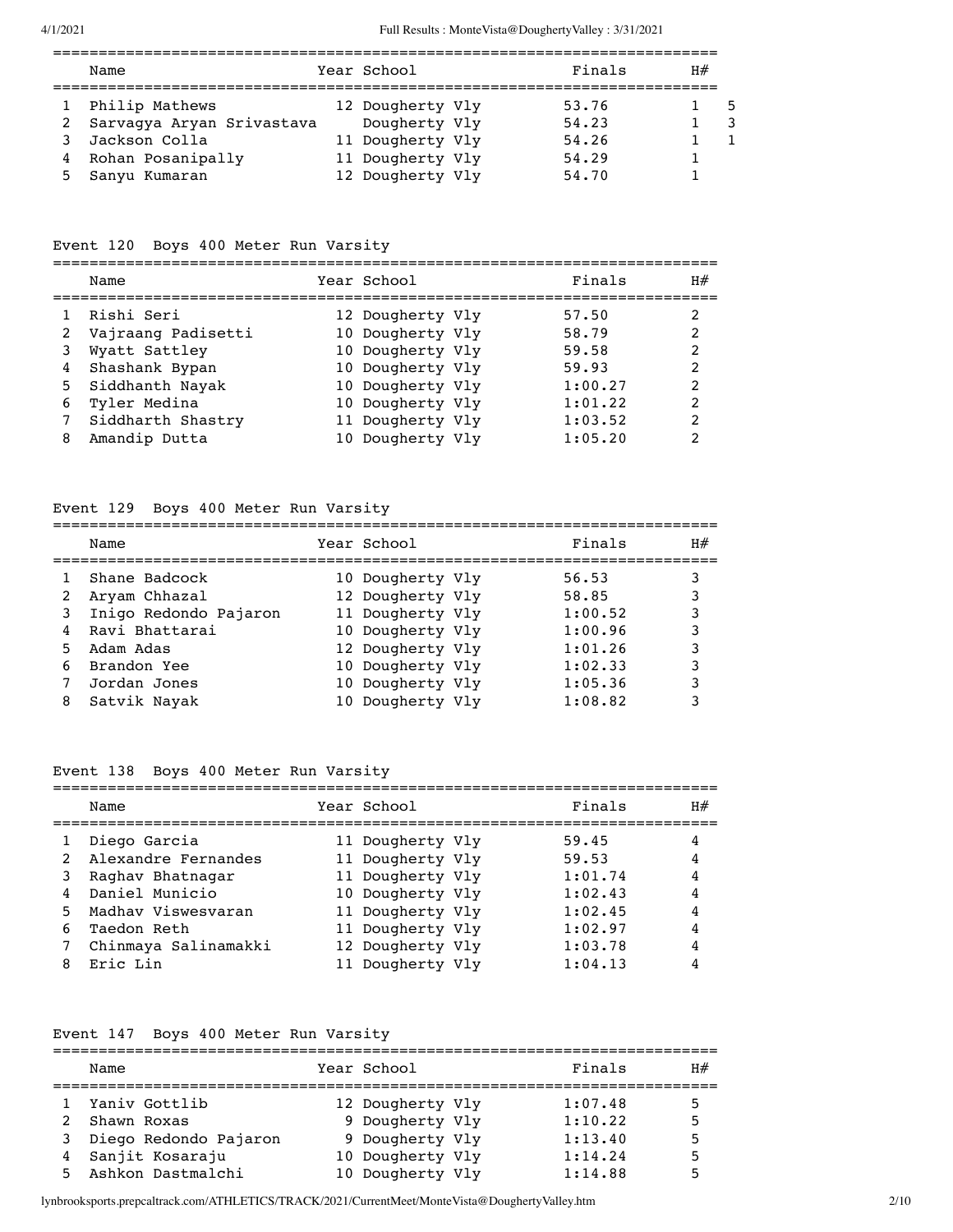| 6 Grant Yong    | 9 Dougherty Vly | 1:16.32 | - 5 |
|-----------------|-----------------|---------|-----|
| Ifshan Farafwat | 9 Dougherty Vly | 1:24.49 |     |

#### Event 155 Boys 100 Meter Run Varsity

|   | Name                 | Year School      | Finals Wind $H#$ |             |   |
|---|----------------------|------------------|------------------|-------------|---|
|   | Andrew Gaskell       | 12 Monte Vista   | 11.54            | $-0.4$ 1    | 5 |
| 2 | Ryan DeFreeuw        | 12 Monte Vista   | 12.03            | $-0.4 \; 1$ |   |
|   | 3 Lance Sapida       | 10 Dougherty Vly | 12.25            | $-0.4 \; 1$ |   |
|   | 4 Vajraang Padisetti | 10 Dougherty Vly | 12.64            | $-0.4 \; 1$ |   |
|   | 5 Gavin Smyth        | 12 Monte Vista   | 13.20            | $-0.4 \; 1$ |   |
| 6 | Aaron Yang           | 9 Dougherty Vly  | 13.54            | $-0.4 \; 1$ |   |
|   | Kyle Ng              | 11 Dougherty Vly | 13.60            | $-0.4 \; 1$ |   |
|   | Kevin Kawamoto       | 11 Dougherty Vly | 14.51            | $-0.4$ 1    |   |

#### Event 164 Boys 100 Meter Run Varsity

| Name        |  | Year School      | Finals Wind H# |         |  |  |  |  |
|-------------|--|------------------|----------------|---------|--|--|--|--|
| 1 Chris Yan |  | 11 Dougherty Vly | 13.77          | $-0.82$ |  |  |  |  |
| Ethan Fook  |  | 11 Dougherty Vly | 14, 13         | $-0.82$ |  |  |  |  |

#### Event 167 Boys 800 Meter Run Varsity

| Name                   | Year School      | Finals  | H#  |
|------------------------|------------------|---------|-----|
| Inigo Redondo Pajaron  | 11 Dougherty Vly | 2:10.66 | . 5 |
| 2 Aryam Chhazal        | 12 Dougherty Vly | 2:18.40 |     |
| 3 Sanath Tai           | 12 Dougherty Vly | 2:18.59 |     |
| 4 Andrew Richards      | 10 Dougherty Vly | 2:19.61 |     |
| 5 Chinmaya Salinamakki | 12 Dougherty Vly | 2:21.51 |     |
| Koji Wong              | 9 Dougherty Vly  | 2:34.19 |     |

## Event 174 Boys 3200 Meter Run Varsity

|   | Name             |  | Year School      | Finals   | H# |     |  |  |
|---|------------------|--|------------------|----------|----|-----|--|--|
|   | 1 Brendan Leahey |  | 12 Monte Vista   | 10:03.43 |    | - 5 |  |  |
|   | 2 John Loughery  |  | 11 Monte Vista   | 10:18.54 |    |     |  |  |
| 3 | Ian Bushell      |  | 12 Monte Vista   | 10:27.00 |    |     |  |  |
|   | 4 Sriram Ambadi  |  | 12 Dougherty Vly | 13:42.66 |    |     |  |  |
|   | 5 Ian Dickenson  |  | 12 Dougherty Vly | 14:02.10 |    |     |  |  |

## **Monte Vista @ Dougherty Valley - Girls Varsity : 3/31/2021 Girls Varsity**

When loading to Athletic.Net, be sure to make VB Shot at 121b and FSB at 101b.

 Monte Vista Vs Dougherty Vly Varsity Girls 3/31/2021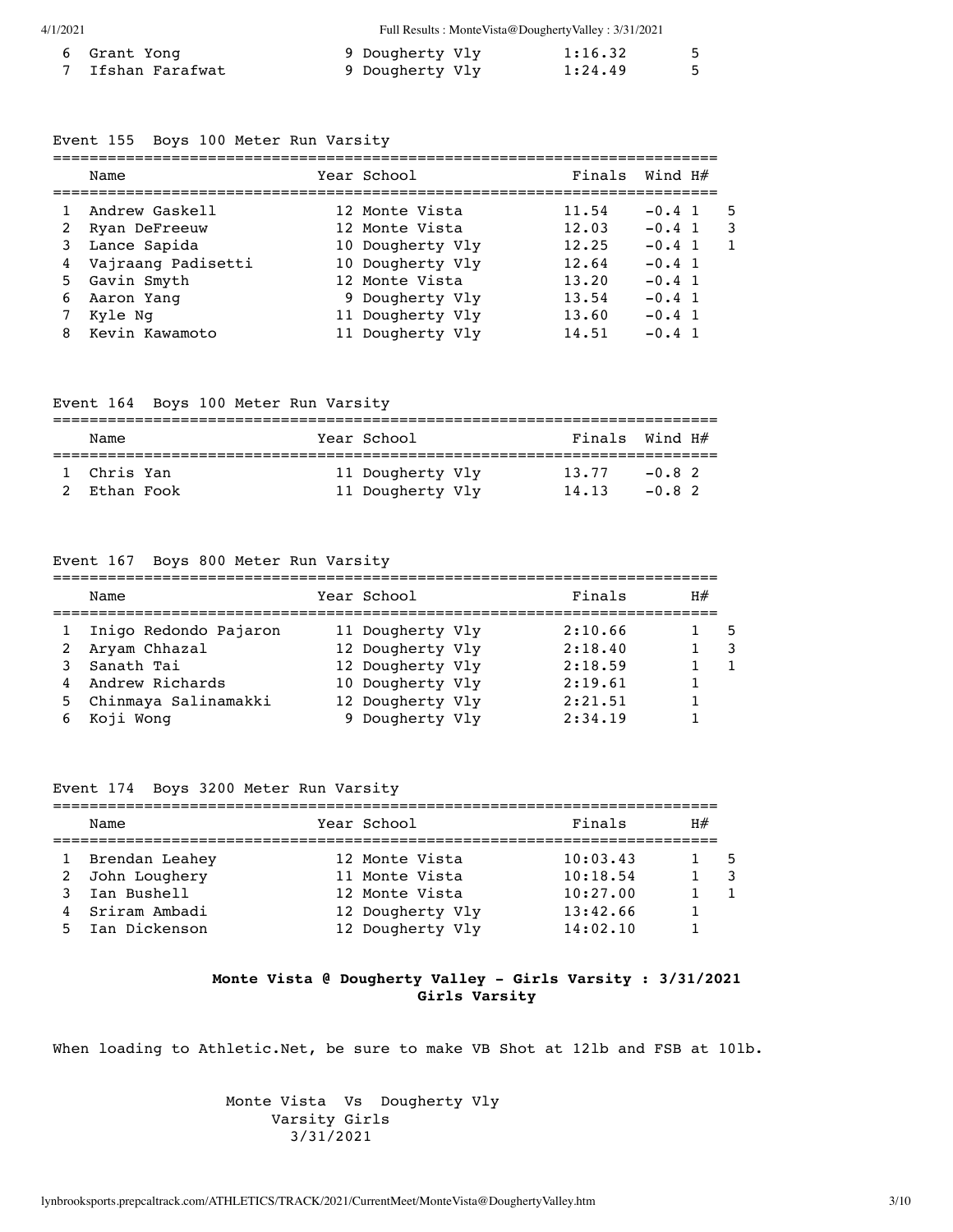| Monte Vista | Dougherty Vly |  |
|-------------|---------------|--|
|             |               |  |
| 23          | 48            |  |

# Event 53 Girls Long Jump Varsity

|   | Name                  | Year School      | Finals Wind $H#$ |  |   |
|---|-----------------------|------------------|------------------|--|---|
|   | 1 Ojal Dhar           | 11 Dougherty Vly | 15-02.00 NWI     |  | 5 |
|   | 2 Annia McCormick     | 9 Dougherty Vly  | $14 - 05.00$ NWI |  | 3 |
| 3 | Akanksha Akku         | 12 Dougherty Vly | 14-03.50 NWI     |  |   |
|   | 4 Abigail Lau         | 11 Dougherty Vly | 14-03.00 NWI     |  |   |
|   | 5 Tayler Jones        | 12 Dougherty Vly | $14 - 02.50$ NWI |  |   |
|   | 6 Christina Shabazian | 12 Dougherty Vly | 13-08.00 NWI     |  |   |
|   | Mithra Ajoy           | 9 Dougherty Vly  | 13-05.00 NWI     |  |   |
| 8 | Juwariyah Oazi        | 9 Dougherty Vly  | 12-03.50 NWI     |  |   |

Event 85 Girls Pole Vault Varsity

| Name                              | Year School                          | Finals                       | H# |  |
|-----------------------------------|--------------------------------------|------------------------------|----|--|
| 1 Ayano Lavine<br>Leilani Sanchez | 11 Dougherty Vly<br>11 Dougherty Vly | $06 - 00.00$<br>$05 - 00.00$ |    |  |

# Event 102 Girls 1600 Meter Run Varsity

|   | Name                | Year School      | Finals  | H# |   |
|---|---------------------|------------------|---------|----|---|
|   | Leah Abraham        | 12 Dougherty Vly | 5:23.43 |    | 5 |
|   | 2 Ritika Singh      | 12 Dougherty Vly | 5:25.89 |    |   |
| 3 | Peyton Dolan        | 9 Monte Vista    | 5:26.63 |    |   |
| 4 | Mia Rueb            | 9 Monte Vista    | 5:34.52 |    |   |
|   | 5 Eesha Chakraborty | 12 Dougherty Vly | 5:48.66 |    |   |
|   | 6 Natalie Chan      | 9 Dougherty Vly  | 5:56.96 |    |   |
|   | Liana Lee           | 9 Dougherty Vly  | 6:04.64 |    |   |
| 8 | Samara Ochoa        | 10 Dougherty Vly | 6:10.60 |    |   |

# Event 111 Girls 100 Meter Hurdles Varsity

| Name                            | Year School                         | Finals Wind $H#$ |                        |  |
|---------------------------------|-------------------------------------|------------------|------------------------|--|
| 1 Gisela Liu<br>2 Tanvi Koganti | 11 Dougherty Vly<br>9 Dougherty Vly | 22.02<br>22.63   | $-2.3$ 1 5<br>$-2.3$ 1 |  |
| Anna Lau                        | 9 Dougherty Vly                     | 30.69            | $-2.3$ 1               |  |

# Event 115 Girls 400 Meter Run Varsity

| Name             | Year School      | Finals  | H# |     |
|------------------|------------------|---------|----|-----|
| Cate Peters      | 10 Monte Vista   | 59.07   |    | - 5 |
| 2 Jesse Stock    | 10 Monte Vista   | 1:04.21 |    |     |
| 3 Isabella Lopez | 9 Dougherty Vly  | 1:09.92 |    |     |
| 4 Fiona Peng     | 10 Dougherty Vly | 1:11.24 |    |     |
| 5 Juwariyah Oazi | 9 Dougherty Vly  | 1:17.40 |    |     |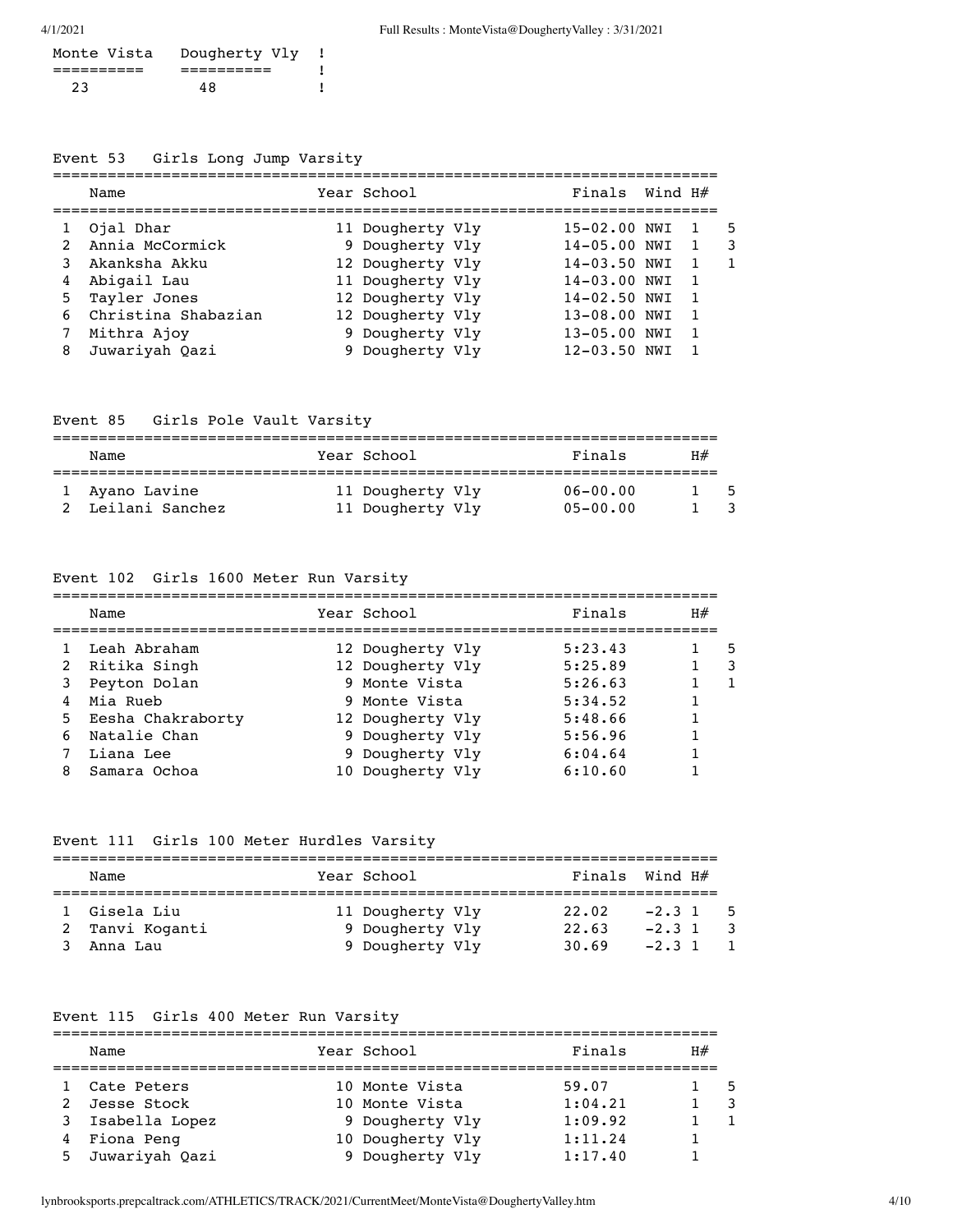# Event 121 Girls 100 Meter Run Varsity

| Name              | Year School      | Finals Wind $H#$ |            |  |
|-------------------|------------------|------------------|------------|--|
| 1 Madelyn Gilbert | 11 Monte Vista   | 13.38            | $-1.5$ 1 5 |  |
| 2 Tayler Jones    | 12 Dougherty Vly | 13.83            | $-1.5$ 1   |  |
| 3 Ojal Dhar       | 11 Dougherty Vly | 14,19            | $-1.5$ 1   |  |
| 4 Akanksha Akku   | 12 Dougherty Vly | 15.39            | $-1.5$ 1   |  |

# Event 126 Girls 100 Meter Run Varsity

=========================================================================

| Name                  | Year School      |       | Finals Wind $H#$ |
|-----------------------|------------------|-------|------------------|
| 1 Katelyn Dillbeck    | 11 Dougherty Vly | 14.90 | $-3.4$ 2         |
| 2 Mithra Ajoy         | 9 Dougherty Vly  | 15.04 | $-3.4$ 2         |
| 3 Abigail Lau         | 11 Dougherty Vly | 15.08 | $-3.4$ 2         |
| 4 Christina Shabazian | 12 Dougherty Vly | 15.66 | $-3.4$ 2         |
| 5 Siya Chelapurath    | 11 Dougherty Vly | 16.46 | $-3.4$ 2         |

# Event 132 Girls 800 Meter Run Varsity

|               | Name                  | Year School      | Finals  | H# |   |
|---------------|-----------------------|------------------|---------|----|---|
| 1             | Juliana Kiepen        | 11 Monte Vista   | 2:26.92 |    | 5 |
| $\mathcal{L}$ | Nina Abraham          | 12 Dougherty Vly | 2:27.47 |    | 3 |
| 3             | Ritika Singh          | 12 Dougherty Vly | 2:30.68 |    |   |
| 4             | Mackenzie Michel      | 10 Monte Vista   | 2:34.30 |    |   |
| 5.            | Leah Abraham          | 12 Dougherty Vly | 2:39.10 |    |   |
| 6             | Eesha Chakraborty     | 12 Dougherty Vly | 2:42.34 |    |   |
|               | Natalie Chan          | 9 Dougherty Vly  | 2:49.17 |    |   |
| 8             | Isabella Lopez        | 9 Dougherty Vly  | 2:49.98 |    |   |
| 9             | Samara Ochoa          | 10 Dougherty Vly | 2:52.39 |    |   |
|               | 10 Nikitha Bangalore  | 9 Dougherty Vly  | 3:00.54 |    |   |
|               | 11 Niharika Bangalore | 9 Dougherty Vly  | 3:04.69 |    |   |
|               | 12 Abby Kapur         | 9 Dougherty Vly  | 3:07.95 |    |   |
|               | 13 Zara Ochoa         | 10 Dougherty Vly | 3:15.45 |    |   |

## Event 146 Girls 3200 Meter Run Varsity

|   | Name           | Year School      | Finals   | H# |    |
|---|----------------|------------------|----------|----|----|
| 1 | Rhea Braganza  | 11 Dougherty Vly | 11:23.53 |    | .5 |
| 2 | Abigail Binder | 12 Monte Vista   | 11:24.68 |    |    |
|   | 3 Elisa Brear  | 11 Monte Vista   | 11:37.89 |    |    |
| 4 | Sameen Andar   | 12 Dougherty Vly | 11:47.27 |    |    |
|   | 5 Eva Shen     | 11 Dougherty Vly | 11:55.30 |    |    |
|   | 6 Kirsten Chan | 11 Dougherty Vly | 12:10.16 |    |    |
|   | Sidney Kalin   | 11 Monte Vista   | 13:55.50 |    |    |
|   |                |                  |          |    |    |

### **Monte Vista @ Dougherty Valley - Boys Varsity : 3/31/2021 Boys Varsity**

When loading to Athletic.Net, be sure to make VB Shot at 121b and FSB at 101b.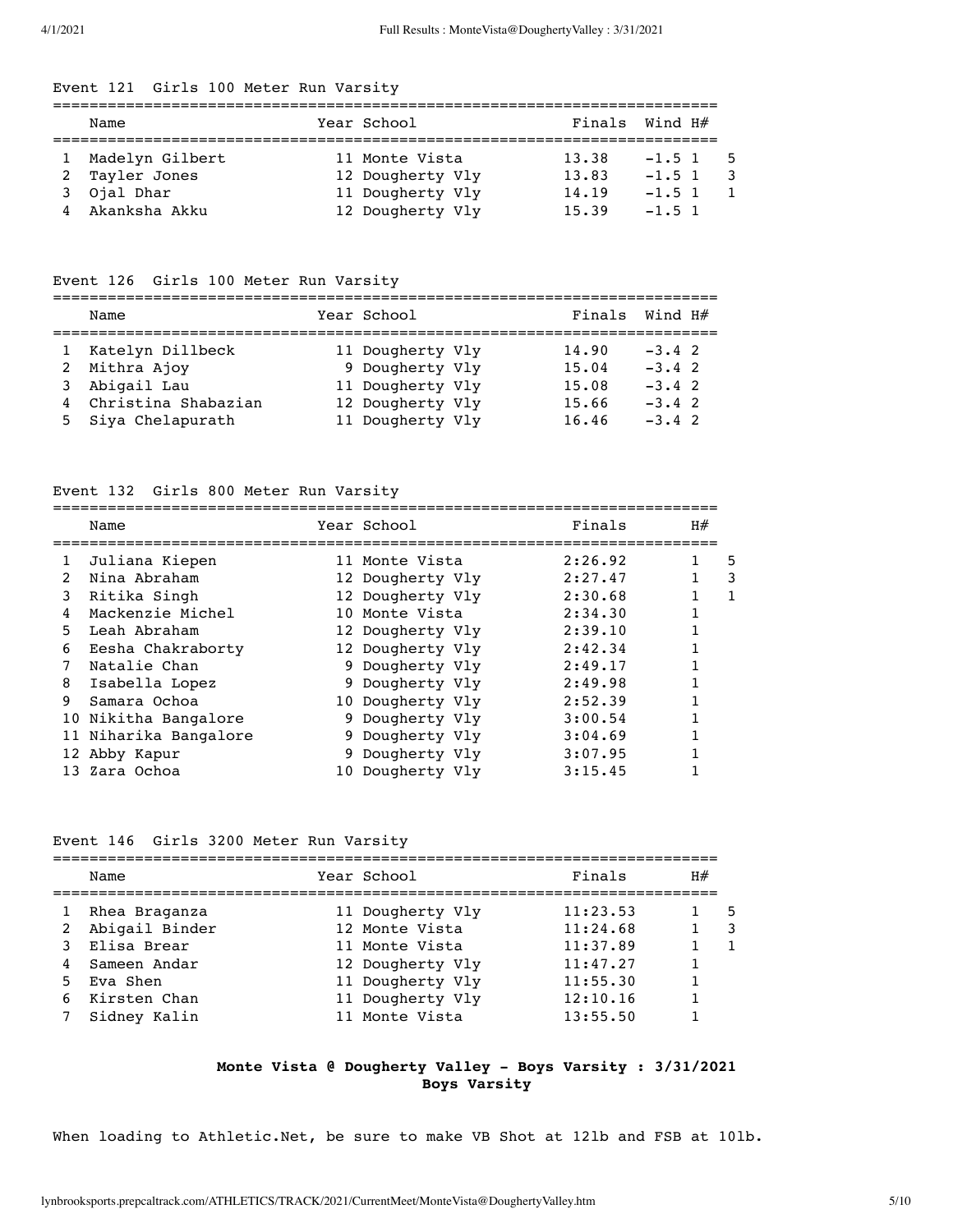## Monte Vista Vs Dougherty Vly Varsity Boys 3/31/2021

| Monte Vista | Dougherty Vly |  |
|-------------|---------------|--|
|             |               |  |
| 17          | 50            |  |

# Event 53 Boys Long Jump Varsity

| Name           | Year School      | Finals Wind H# |  |
|----------------|------------------|----------------|--|
| 1 Rylan Thomas | 11 Dougherty Vly | 15-02.00 NWI   |  |

#### Event 85 Boys Pole Vault Varsity

|   | Name           | Year School      | Finals       | H# |
|---|----------------|------------------|--------------|----|
|   | Ethan Fook     | 11 Dougherty Vly | $08 - 00.00$ |    |
| 2 | Jose Sarmiento | 12 Dougherty Vly | $08 - 00.00$ |    |
|   | 2 Chris Yan    | 11 Dougherty Vly | $08 - 00.00$ |    |
| 4 | Matthew Pon    | 11 Dougherty Vly | $07 - 00.00$ |    |
|   | 5 Koji Wong    | 9 Dougherty Vly  | $06 - 06.00$ |    |

# Event 102 Boys 1600 Meter Run Varsity

|               | Name                  | Year School      | Finals   | H# |
|---------------|-----------------------|------------------|----------|----|
|               | Shane Badcock         | 10 Dougherty Vly | 04:33.71 |    |
| $\mathcal{L}$ | Sanath Tai            | 12 Dougherty Vly | 04:38.89 |    |
| 3             | Diego Garcia          | 11 Dougherty Vly | 04:39.53 |    |
| 4             | Andrew Richards       | 10 Dougherty Vly | 04:40.75 |    |
| 5.            | Raghay Bhatnagar      | 11 Dougherty Vly | 04:41.13 |    |
|               | 6 Alexandre Fernandes | 11 Dougherty Vly | 04:42.45 |    |
|               | Daniel Municio        | 10 Dougherty Vly | 04:50.98 |    |
| 8             | Draven Grondona       | 10 Monte Vista   | 05:16.19 |    |

# Event 111 Boys 110 Meter Hurdles Varsity

| Name                               | Year School                          | Finals Wind $H#$                     |  |
|------------------------------------|--------------------------------------|--------------------------------------|--|
| 1 Shriyans Sairy<br>2 Rylan Thomas | 11 Dougherty Vly<br>11 Dougherty Vly | $0:20.84$ +0.1 1<br>$0:21.14$ +0.1 1 |  |

# Event 118 Boys 400 Meter Run Varsity

| Name                      |  |             | Finals                                                                                                            | H# |
|---------------------------|--|-------------|-------------------------------------------------------------------------------------------------------------------|----|
| Philip Mathews            |  |             | 0:53.76                                                                                                           |    |
| Sarvagya Aryan Srivastava |  |             | 0:54.23                                                                                                           |    |
| Jackson Colla             |  |             | 0:54.26                                                                                                           |    |
| 4 Rohan Posanipally       |  |             | 0:54.29                                                                                                           |    |
| Sanyu Kumaran             |  |             | 0:54.70                                                                                                           |    |
| Shane Badcock             |  |             | 0:56.53                                                                                                           |    |
|                           |  | Year School | 12 Dougherty Vly<br>Dougherty Vly<br>11 Dougherty Vly<br>11 Dougherty Vly<br>12 Dougherty Vly<br>10 Dougherty Vly |    |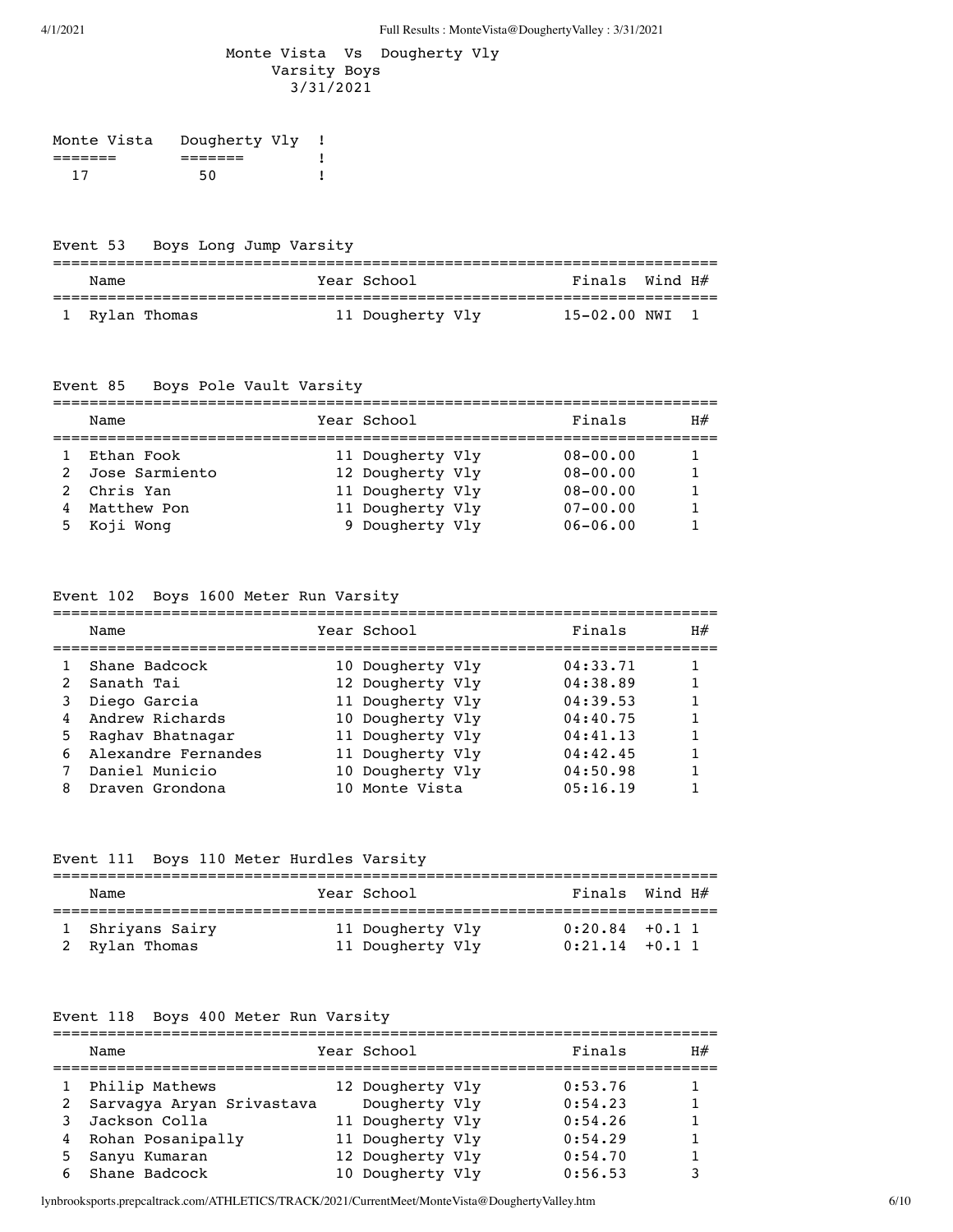| 7 | Rishi Seri               |   | 12 Dougherty Vly | 0:57.50 | 2              |
|---|--------------------------|---|------------------|---------|----------------|
| 8 | Vajraang Padisetti       |   | 10 Dougherty Vly | 0:58.79 | 2              |
| 9 | Aryam Chhazal            |   | 12 Dougherty Vly | 0:58.85 | 3              |
|   | 10 Diego Garcia          |   | 11 Dougherty Vly | 0:59.45 | 4              |
|   | 11 Alexandre Fernandes   |   | 11 Dougherty Vly | 0:59.53 | 4              |
|   | 12 Wyatt Sattley         |   | 10 Dougherty Vly | 0:59.58 | 2              |
|   | 13 Shashank Bypan        |   | 10 Dougherty Vly | 0:59.93 | 2              |
|   | 14 Siddhanth Nayak       |   | 10 Dougherty Vly | 1:00.27 | 2              |
|   | 15 Inigo Redondo Pajaron |   | 11 Dougherty Vly | 1:00.52 | 3              |
|   | 16 Ravi Bhattarai        |   | 10 Dougherty Vly | 1:00.96 | 3              |
|   | 17 Tyler Medina          |   | 10 Dougherty Vly | 1:01.22 | 2              |
|   | 18 Adam Adas             |   | 12 Dougherty Vly | 1:01.26 | $\mathsf 3$    |
|   | 19 Raghav Bhatnagar      |   | 11 Dougherty Vly | 1:01.74 | 4              |
|   | 20 Brandon Yee           |   | 10 Dougherty Vly | 1:02.33 | 3              |
|   | 21 Daniel Municio        |   | 10 Dougherty Vly | 1:02.43 | 4              |
|   | 22 Madhay Viswesvaran    |   | 11 Dougherty Vly | 1:02.45 | 4              |
|   | 23 Taedon Reth           |   | 11 Dougherty Vly | 1:02.97 | 4              |
|   | 24 Siddharth Shastry     |   | 11 Dougherty Vly | 1:03.52 | 2              |
|   | 25 Chinmaya Salinamakki  |   | 12 Dougherty Vly | 1:03.78 | 4              |
|   | 26 Eric Lin              |   | 11 Dougherty Vly | 1:04.13 | 4              |
|   | 27 Amandip Dutta         |   | 10 Dougherty Vly | 1:05.20 | 2              |
|   | 28 Jordan Jones          |   | 10 Dougherty Vly | 1:05.36 | 3              |
|   | 29 Yaniv Gottlib         |   | 12 Dougherty Vly | 1:07.48 | 5              |
|   | 30 Satvik Nayak          |   | 10 Dougherty Vly | 1:08.82 | $\mathsf 3$    |
|   | 31 Shawn Roxas           |   | 9 Dougherty Vly  | 1:10.22 | $\overline{5}$ |
|   | 32 Diego Redondo Pajaron |   | 9 Dougherty Vly  | 1:13.40 | 5              |
|   | 33 Sanjit Kosaraju       |   | 10 Dougherty Vly | 1:14.24 | 5              |
|   | 34 Ashkon Dastmalchi     |   | 10 Dougherty Vly | 1:14.88 | 5              |
|   | 35 Grant Yong            | 9 | Dougherty Vly    | 1:16.32 | 5              |
|   | 36 Ifshan Farafwat       |   | 9 Dougherty Vly  | 1:24.49 | 5              |

# Event 156 Boys 100 Meter Run Varsity

|    | Name               | Year School      | Finals  | Wind H#     |
|----|--------------------|------------------|---------|-------------|
|    | Andrew Gaskell     | 12 Monte Vista   | 0:11.54 | $-0.4$ 1    |
| 2  | Ryan DeFreeuw      | 12 Monte Vista   | 0:12.03 | $-0.4$ 1    |
| 3  | Lance Sapida       | 10 Dougherty Vly | 0:12.25 | $-0.4$ 1    |
| 4  | Vajraang Padisetti | 10 Dougherty Vly | 0:12.64 | $-0.4$ 1    |
| 5. | Gavin Smyth        | 12 Monte Vista   | 0:13.20 | $-0.4 \; 1$ |
| 6  | Aaron Yang         | 9 Dougherty Vly  | 0:13.54 | $-0.4$ 1    |
|    | Kyle Ng            | 11 Dougherty Vly | 0:13.60 | $-0.4$ 1    |
| 8  | Chris Yan          | 11 Dougherty Vly | 0:13.77 | $-0.82$     |
| 9  | Ethan Fook         | 11 Dougherty Vly | 0:14.13 | $-0.82$     |
|    | 10 Kevin Kawamoto  | 11 Dougherty Vly | 0:14.51 | $-0.4$ 1    |

Event 167 Boys 800 Meter Run Varsity

|   | Name                   | Year School      | Finals  | H# |
|---|------------------------|------------------|---------|----|
|   | Inigo Redondo Pajaron  | 11 Dougherty Vly | 2:10.66 |    |
| 2 | Aryam Chhazal          | 12 Dougherty Vly | 2:18.40 |    |
|   | Sanath Tai             | 12 Dougherty Vly | 2:18.59 |    |
|   | Andrew Richards        | 10 Dougherty Vly | 2:19.61 |    |
|   | 5 Chinmaya Salinamakki | 12 Dougherty Vly | 2:21.51 |    |
|   | Koji Wong              | 9 Dougherty Vly  | 2:34.19 |    |

# Event 174 Boys 3200 Meter Run Varsity

=========================================================================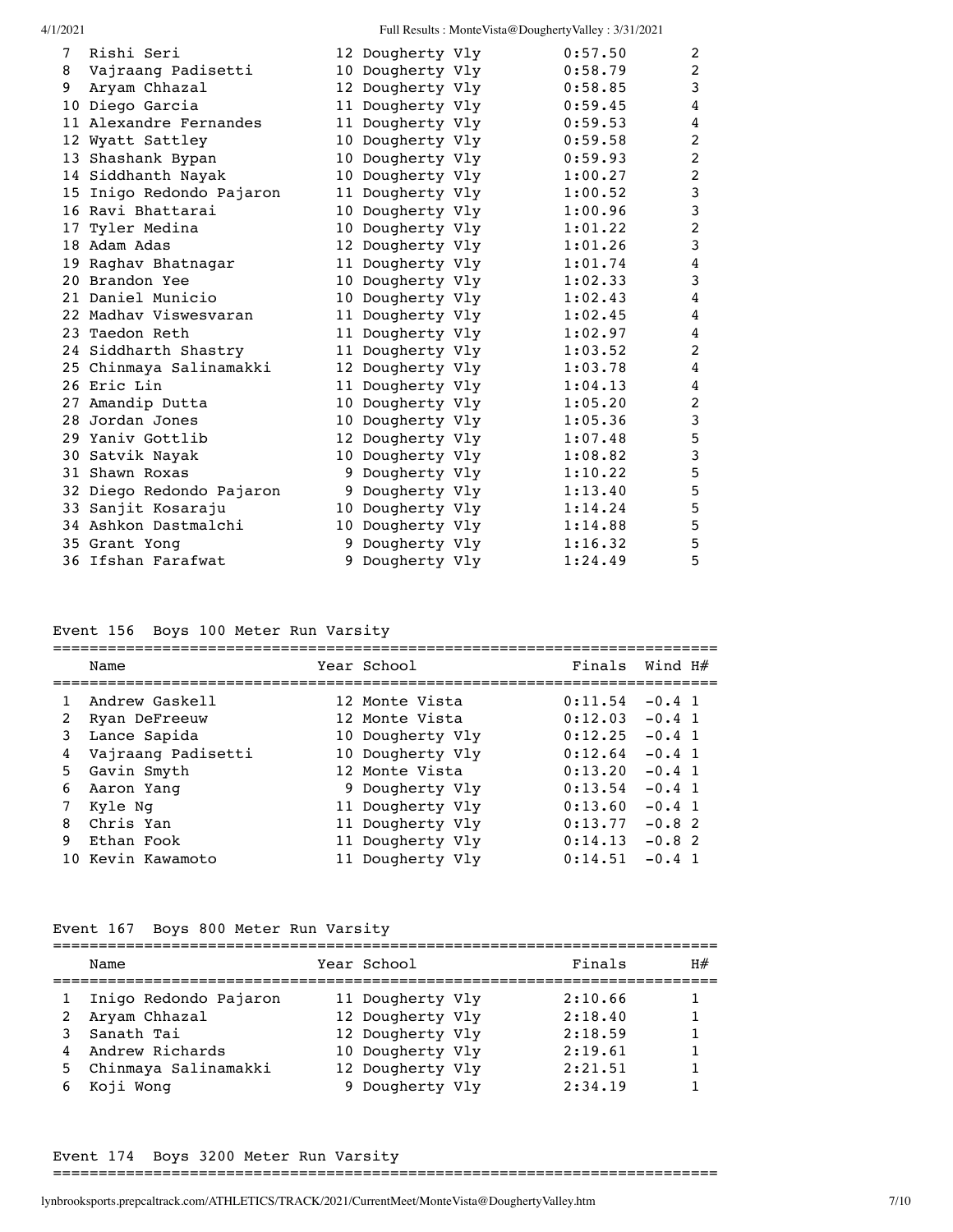| Name |                                                                                            | Finals                                                                                                    | H# |
|------|--------------------------------------------------------------------------------------------|-----------------------------------------------------------------------------------------------------------|----|
|      |                                                                                            | 10:03.43                                                                                                  |    |
|      |                                                                                            | 10:18.54                                                                                                  |    |
|      |                                                                                            | 10:27.00                                                                                                  |    |
|      |                                                                                            | 13:42.66                                                                                                  |    |
|      |                                                                                            | 14:02.10                                                                                                  |    |
|      | 1 Brendan Leahey<br>2 John Loughery<br>3 Ian Bushell<br>4 Sriram Ambadi<br>5 Ian Dickenson | Year School<br>12 Monte Vista<br>11 Monte Vista<br>12 Monte Vista<br>12 Dougherty Vly<br>12 Dougherty Vly |    |

# **Monte Vista @ Dougherty Valley - Girls Varsity : 3/31/2021 Girls Varsity**

When loading to Athletic.Net, be sure to make VB Shot at 121b and FSB at 101b.

 Monte Vista Vs Dougherty Vly Varsity Girls 3/31/2021

| Monte Vista | Dougherty Vly |  |
|-------------|---------------|--|
|             |               |  |
| 23          | 48            |  |

# Event 53 Girls Long Jump Varsity

|   | Name                  | Year School      | Finals Wind $H#$ |                |
|---|-----------------------|------------------|------------------|----------------|
|   | Ojal Dhar             | 11 Dougherty Vly | 15-02.00 NWI     | $\overline{1}$ |
|   | 2 Annia McCormick     | 9 Dougherty Vly  | 14-05.00 NWI     | $\overline{1}$ |
|   | Akanksha Akku         | 12 Dougherty Vly | 14-03.50 NWI     | $\overline{1}$ |
|   | 4 Abigail Lau         | 11 Dougherty Vly | $14 - 03.00$ NWI | $\overline{1}$ |
|   | 5 Tayler Jones        | 12 Dougherty Vly | 14-02.50 NWI     | -1             |
|   | 6 Christina Shabazian | 12 Dougherty Vly | 13-08.00 NWI     | $\overline{1}$ |
| 7 | Mithra Ajoy           | 9 Dougherty Vly  | 13-05.00 NWI     | $\overline{1}$ |
|   | 8 Juwariyah Oazi      | 9 Dougherty Vly  | $12 - 03.50$ NWI |                |

# Event 85 Girls Pole Vault Varsity

| Name              |  | Year School      | Finals       | H# |  |  |  |  |
|-------------------|--|------------------|--------------|----|--|--|--|--|
| 1 Ayano Lavine    |  | 11 Dougherty Vly | $06 - 00.00$ |    |  |  |  |  |
| 2 Leilani Sanchez |  | 11 Dougherty Vly | $05 - 00.00$ |    |  |  |  |  |

#### Event 102 Girls 1600 Meter Run Varsity

|   | Name                | Year School      | Finals   | H# |
|---|---------------------|------------------|----------|----|
|   | Leah Abraham        | 12 Dougherty Vly | 05:23.43 |    |
|   | 2 Ritika Singh      | 12 Dougherty Vly | 05:25.89 |    |
| 3 | Peyton Dolan        | 9 Monte Vista    | 05:26.63 |    |
| 4 | Mia Rueb            | 9 Monte Vista    | 05:34.52 |    |
|   | 5 Eesha Chakraborty | 12 Dougherty Vly | 05:48.66 |    |
|   | 6 Natalie Chan      | 9 Dougherty Vly  | 05:56.96 |    |
|   | Liana Lee           | 9 Dougherty Vly  | 06:04.64 |    |
| 8 | Samara Ochoa        | 10 Dougherty Vly | 06:10.60 |    |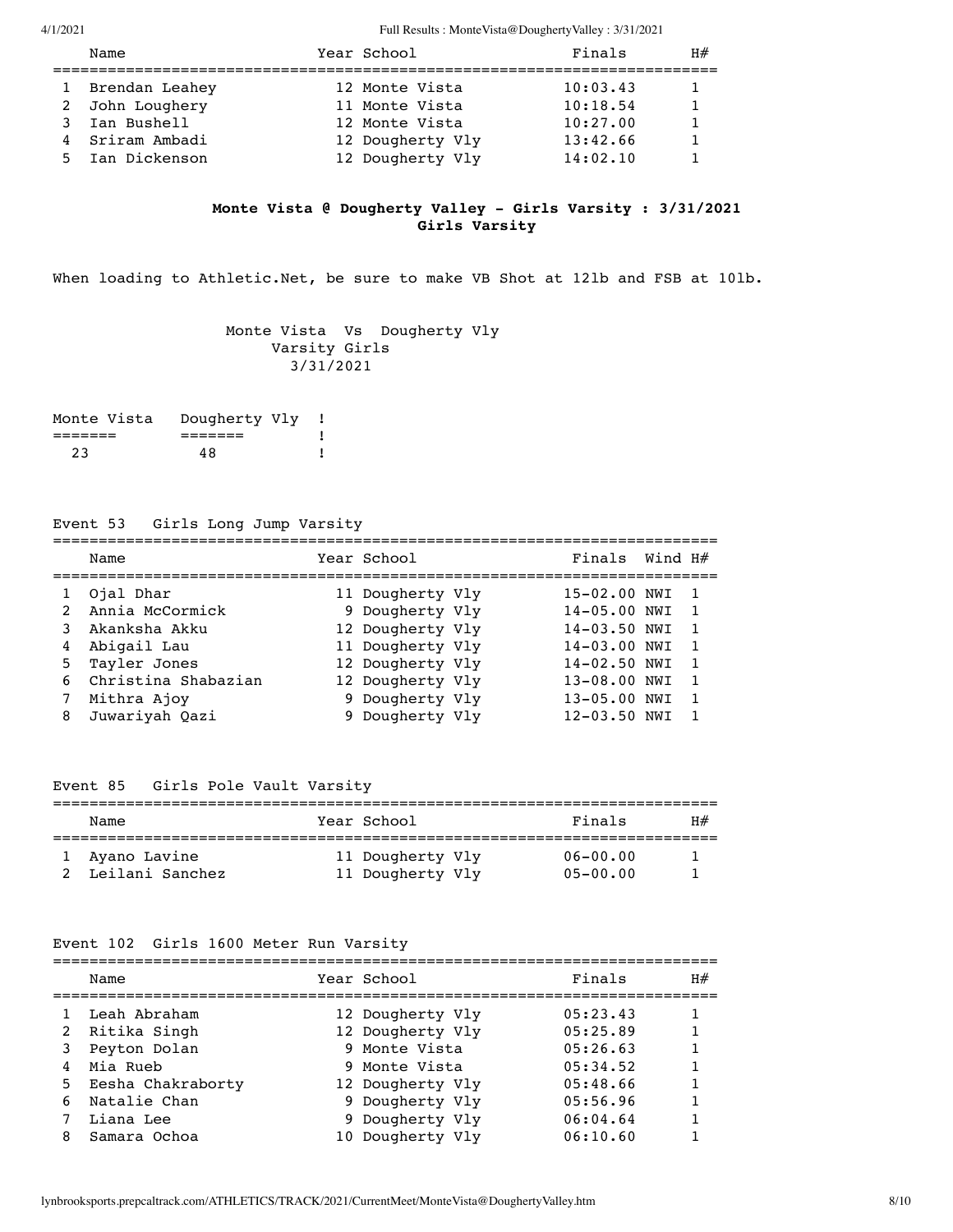# Event 111 Girls 100 Meter Hurdles Varsity

| Name            |  | Year School      | Finals Wind $H#$  |  |  |  |  |  |
|-----------------|--|------------------|-------------------|--|--|--|--|--|
| 1 Gisela Liu    |  | 11 Dougherty Vly | $0:22.02 -2.3$ 1  |  |  |  |  |  |
| 2 Tanvi Koganti |  | 9 Dougherty Vly  | $0:22.63$ $-2.31$ |  |  |  |  |  |
| Anna Lau        |  | 9 Dougherty Vly  | $0:30.69$ $-2.31$ |  |  |  |  |  |

# Event 115 Girls 400 Meter Run Varsity

| Name                   | Year School              | Finals  | H# |
|------------------------|--------------------------|---------|----|
| 1 Cate Peters          | 10 Monte Vista           | 0:59.07 |    |
| $2 \cdot 70000$ $C+00$ | $10$ Monto $U_{1}$ $0+2$ | 1.01.21 |    |

| 2 Jesse Stock    | 10 Monte Vista   | 1:04.21 |   |
|------------------|------------------|---------|---|
| 3 Isabella Lopez | 9 Dougherty Vly  | 1:09.92 | 1 |
| 4 Fiona Peng     | 10 Dougherty Vly | 1:11.24 |   |
| 5 Juwariyah Qazi | 9 Dougherty Vly  | 1:17.40 |   |

# Event 122 Girls 100 Meter Run Varsity

|   | Name                | Year School      | Finals  | Wind H#  |
|---|---------------------|------------------|---------|----------|
|   | Madelyn Gilbert     | 11 Monte Vista   | 0:13.38 | $-1.5$ 1 |
| 2 | Tayler Jones        | 12 Dougherty Vly | 0:13.83 | $-1.5$ 1 |
| 3 | Ojal Dhar           | 11 Dougherty Vly | 0:14.19 | $-1.5$ 1 |
| 4 | Katelyn Dillbeck    | 11 Dougherty Vly | 0:14.90 | $-3.4$ 2 |
|   | 5 Mithra Ajoy       | 9 Dougherty Vly  | 0:15.04 | $-3.4$ 2 |
| 6 | Abigail Lau         | 11 Dougherty Vly | 0:15.08 | $-3.4$ 2 |
|   | Akanksha Akku       | 12 Dougherty Vly | 0:15.39 | $-1.5$ 1 |
| 8 | Christina Shabazian | 12 Dougherty Vly | 0:15.66 | $-3.4$ 2 |
| 9 | Siya Chelapurath    | 11 Dougherty Vly | 0:16.46 | $-3.4$ 2 |

# Event 132 Girls 800 Meter Run Varsity

|    | Name                  |    | Year School      | Finals  | H# |
|----|-----------------------|----|------------------|---------|----|
| 1  | Juliana Kiepen        |    | 11 Monte Vista   | 2:26.92 |    |
| 2  | Nina Abraham          |    | 12 Dougherty Vly | 2:27.47 |    |
| 3  | Ritika Singh          |    | 12 Dougherty Vly | 2:30.68 |    |
| 4  | Mackenzie Michel      |    | 10 Monte Vista   | 2:34.30 |    |
| 5. | Leah Abraham          |    | 12 Dougherty Vly | 2:39.10 |    |
| 6  | Eesha Chakraborty     |    | 12 Dougherty Vly | 2:42.34 |    |
|    | Natalie Chan          |    | 9 Dougherty Vly  | 2:49.17 |    |
| 8  | Isabella Lopez        |    | 9 Dougherty Vly  | 2:49.98 |    |
| 9  | Samara Ochoa          |    | 10 Dougherty Vly | 2:52.39 |    |
|    | 10 Nikitha Bangalore  |    | 9 Dougherty Vly  | 3:00.54 |    |
|    | 11 Niharika Bangalore | 9. | Dougherty Vly    | 3:04.69 |    |
|    | 12 Abby Kapur         | 9. | Dougherty Vly    | 3:07.95 |    |
|    | 13 Zara Ochoa         |    | 10 Dougherty Vly | 3:15.45 |    |
|    |                       |    |                  |         |    |

# Event 146 Girls 3200 Meter Run Varsity

| Name             |  | Year School      | Finals   | H# |  |  |  |
|------------------|--|------------------|----------|----|--|--|--|
|                  |  |                  |          |    |  |  |  |
| 1 Rhea Braganza  |  | 11 Dougherty Vly | 11:23.53 |    |  |  |  |
| 2 Abigail Binder |  | 12 Monte Vista   | 11:24.68 |    |  |  |  |

lynbrooksports.prepcaltrack.com/ATHLETICS/TRACK/2021/CurrentMeet/MonteVista@DoughertyValley.htm 9/10